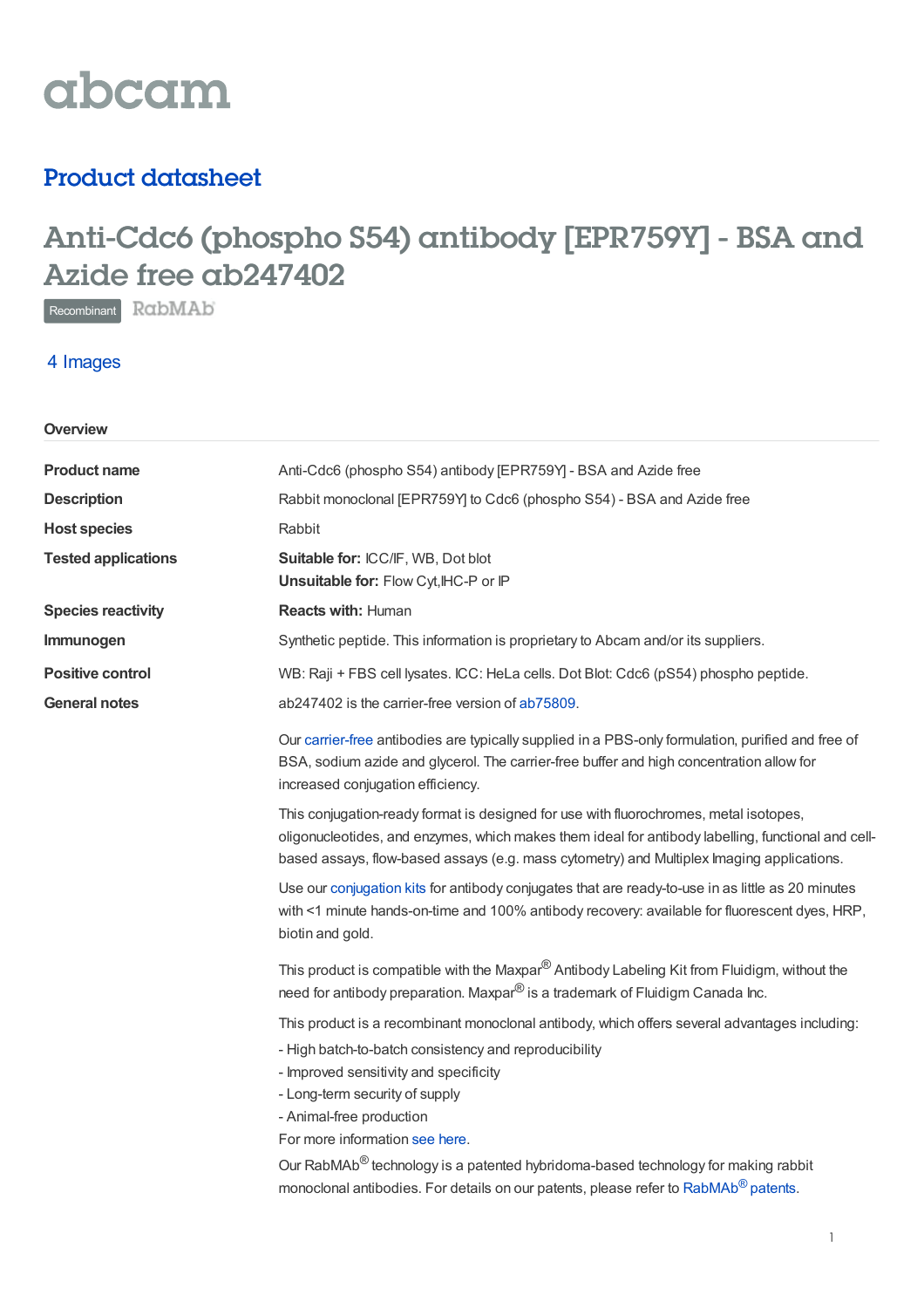Mouse, Rat: We have preliminary internal testing data to indicate this antibody may not react with these species. Please contact us for more information.

#### **Properties**

| Form                        | Liquid                                        |
|-----------------------------|-----------------------------------------------|
| <b>Storage instructions</b> | Shipped at 4°C. Store at +4°C. Do Not Freeze. |
| <b>Storage buffer</b>       | pH: 7.2<br>Constituent: PBS                   |
| <b>Carrier free</b>         | Yes                                           |
| <b>Purity</b>               | Affinity purified                             |
| <b>Clonality</b>            | Monoclonal                                    |
| <b>Clone number</b>         | EPR759Y                                       |
| <b>Isotype</b>              | lgG                                           |

#### **Applications**

**The Abpromise guarantee** Our [Abpromise](https://www.abcam.com/abpromise) guarantee covers the use of ab247402 in the following tested applications.

The application notes include recommended starting dilutions; optimal dilutions/concentrations should be determined by the end user.

| <b>Application</b> | <b>Abreviews</b> | <b>Notes</b>                                                                                                             |
|--------------------|------------------|--------------------------------------------------------------------------------------------------------------------------|
| <b>ICC/IF</b>      |                  | Use at an assay dependent concentration.                                                                                 |
| <b>WB</b>          |                  | Use at an assay dependent concentration. Detects a band of<br>approximately 63 kDa (predicted molecular weight: 63 kDa). |
| Dot blot           |                  | Use at an assay dependent concentration.                                                                                 |
|                    |                  |                                                                                                                          |

**Application notes** Is unsuitable for Flow Cyt, IHC-P or IP.

| <b>Target</b>                |                                                                                                                                                                  |
|------------------------------|------------------------------------------------------------------------------------------------------------------------------------------------------------------|
| <b>Function</b>              | Involved in the initiation of DNA replication. Also participates in checkpoint controls that ensure<br>DNA replication is completed before mitosis is initiated. |
| <b>Sequence similarities</b> | Belongs to the CDC6/cdc18 family.                                                                                                                                |
| <b>Cellular localization</b> | Nucleus. Cytoplasm. The protein is nuclear in G1 and cytoplasmic in S-phase cells.                                                                               |

#### **Images**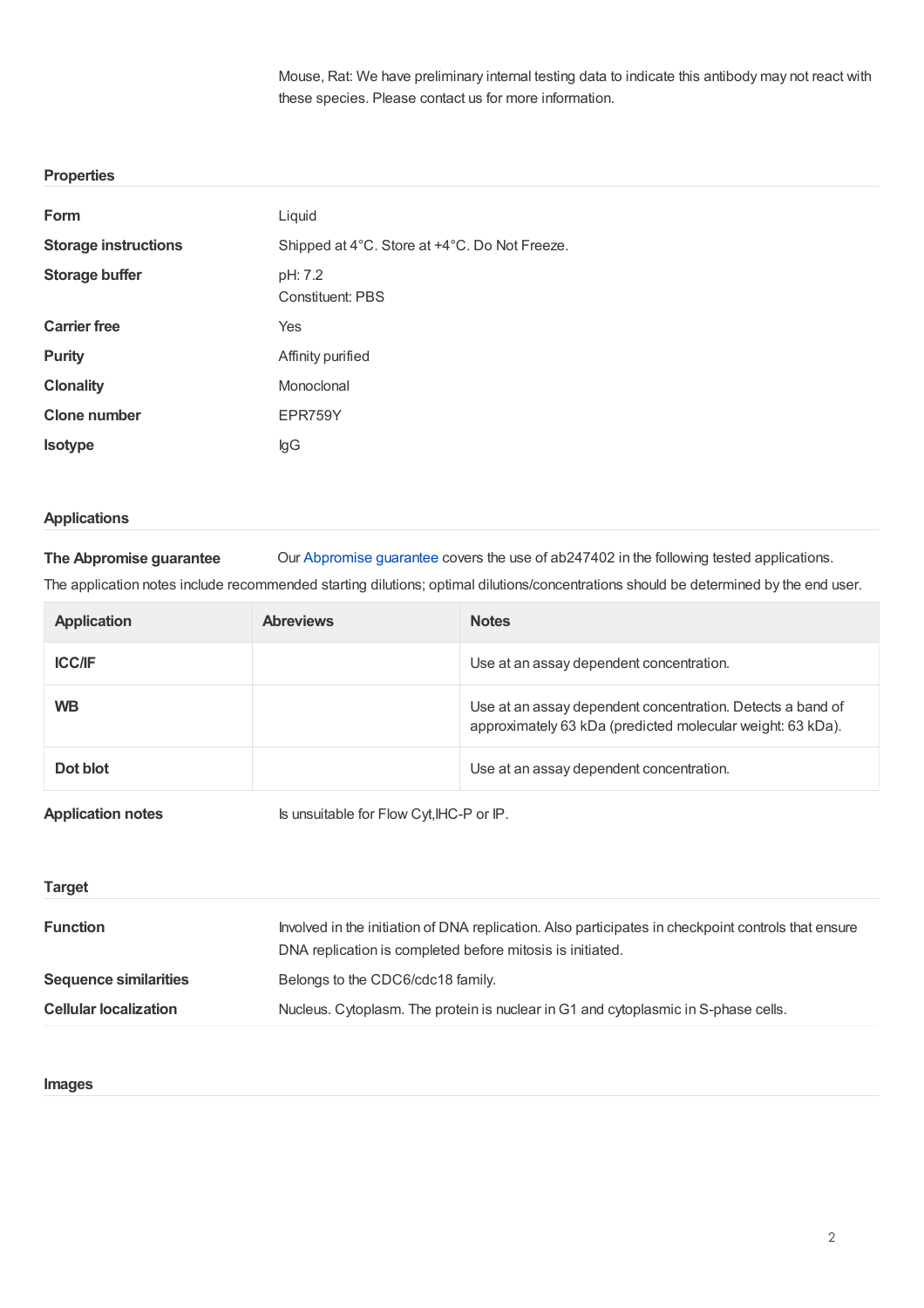

Western blot - Anti-Cdc6 (phospho S54) antibody [EPR759Y] - BSA and Azide free (ab247402)

**All lanes :** Anti-Cdc6 (phospho S54) antibody [EPR759Y] ([ab75809](https://www.abcam.com/ab75809.html)) at 1/5000 dilution

**Lane 1 :** Hela (human cervix adenocarcinoma epithelial cell) whole cell lysate

**Lane 2 :** Hela (human cervix adenocarcinoma epithelial cell) treated with Hydroxyurea (3mM, 20 h) whole cell lysate **Lane 3 :** Hela (human cervix adenocarcinoma epithelial cell) treated with Hydroxyurea (3mM, 20 h) whole cell lysate. Then the membrane was incubated with phosphatase.

Lysates/proteins at 15 µg per lane.

#### **Secondary**

**All lanes :** Goat Anti-Rabbit IgG H&L (HRP) [\(ab97051](https://www.abcam.com/ab97051.html)) at 1/20000 dilution

**Predicted band size:** 63 kDa

**Exposure time:** 30 seconds

Blocking buffer and diluting buffer: 5% NFDM/TBST

This data was developed using the same antibody clone in a different buffer formulation containing PBS, BSA, glycerol, and sodium azide [\(ab75809](https://www.abcam.com/ab75809.html)).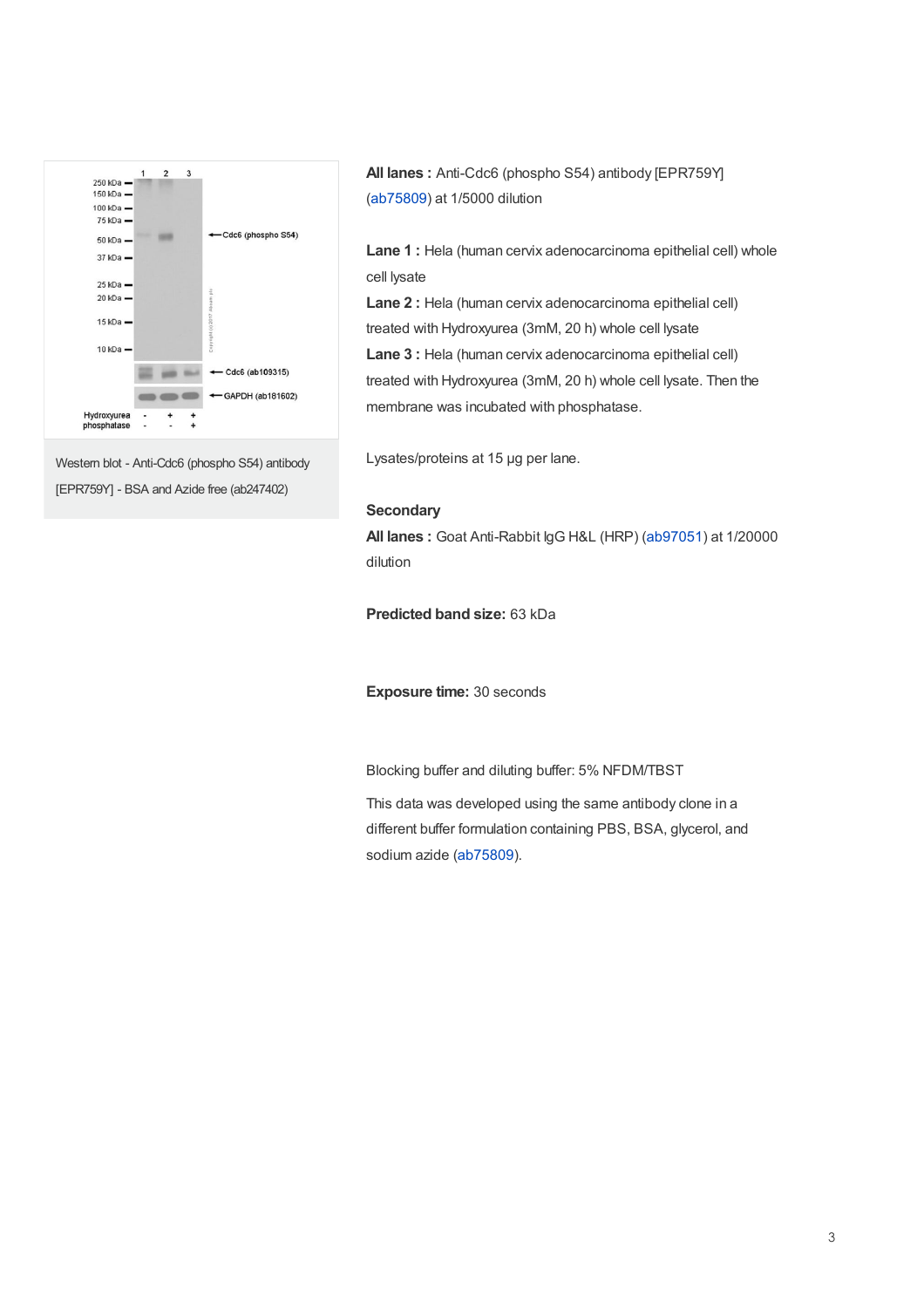

This data was developed using the same antibody clone in a different buffer formulation [\(ab97051](https://www.abcam.com/ab97051.html)).

Primary antibody dilution 1:1000 dilution. Secondary antibody used was Goat Anti-Rabbit IgG, (H+L), Peroxidase conjugated ([ab97051](https://www.abcam.com/ab97051.html)). Secondary ab dilution 1:100,000 dilution. Blocking buffer and concentration 5% NFDM/TBST. Diluting buffer and concentration 5% NFDM /TBST. Lane 1:Cdc6 (pS54) phospho peptide, Lane 2:Cdc6 non-phospho peptide. Exposure time 3 minutes

Dot Blot - Anti-Cdc6 (phospho S54) antibody [EPR759Y] - BSA and Azide free (ab247402)



Immunocytochemistry/ Immunofluorescence - Anti-Cdc6 (phospho S54) antibody [EPR759Y] - BSA and Azide free (ab247402)

Cell line 293T (Human embryonic kidney epithelial cell). Target AbID Ab75809 anti- Cdc6 (phospho S54).

[ab150077](https://www.abcam.com/ab150077.html) AlexaFluor®488 Goat anti-Rabbit secondary. Counterstain AbID Ab195889 Anti-alpha Tubulin antibody [DM1A] - Microtubule Marker (Alexa Fluor® 594). Fixative 4% Paraformaldehyde. Permeabilisation 0.1% tritonX-100. Nuclear counter stain DAPI. Datasheet Comments Confocal image showing the expression was increased after treatment with Hydroxyurea (3mM 20hour), the signal was decreased after treatment with the Lambda Protein Phosphatase 31 for 2h. Target 1oAb dilution 1:100 2.4 μg/ml, Target 2ndry Ab dilution 1:1000 2 μg/mL, Counterstain Ab dilution 1:200 2.5 μg/mL.

This data was developed using the same antibody clone in a different buffer formulation containing PBS, BSA, glycerol, and sodium azide [\(ab75809](https://www.abcam.com/ab75809.html)).